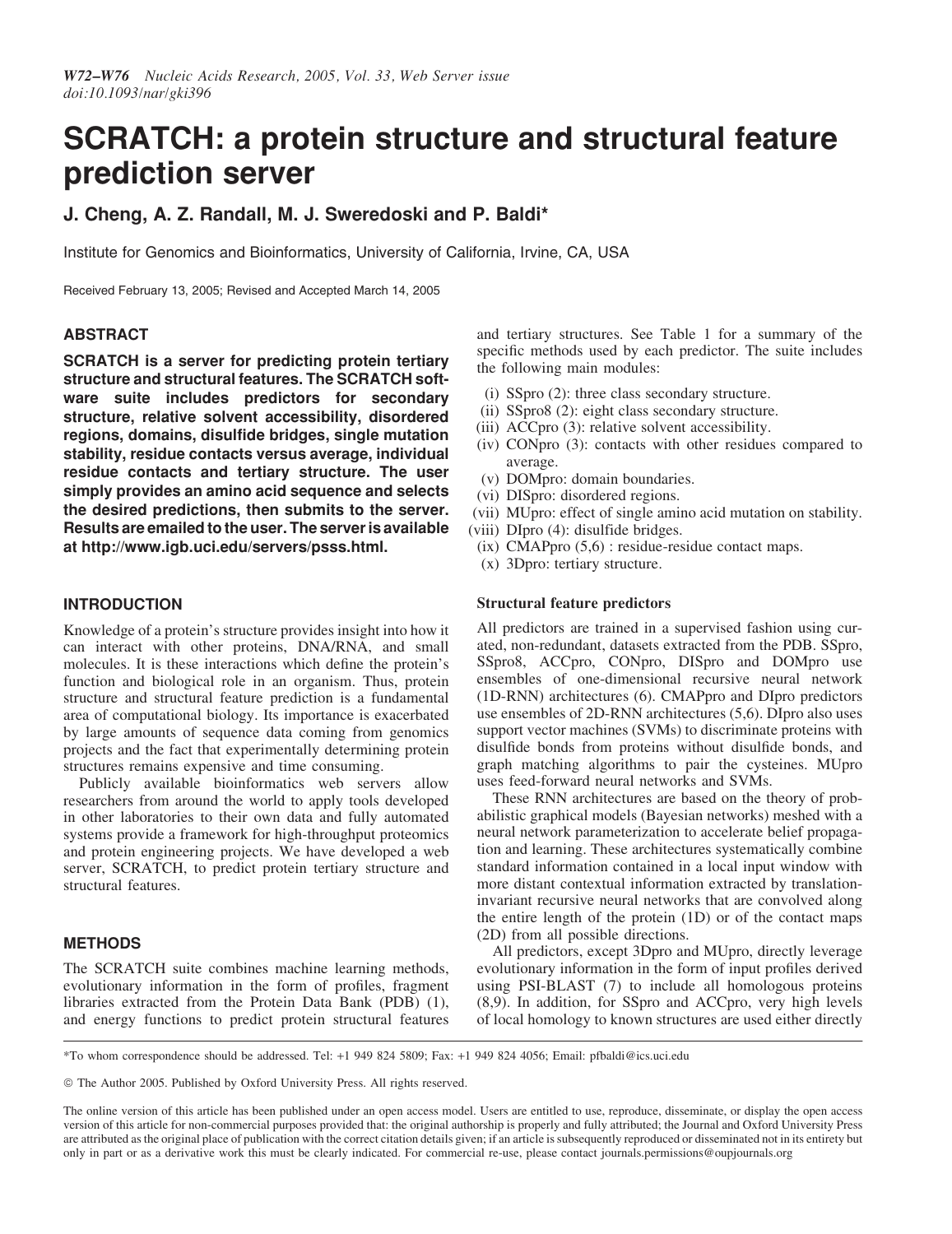|               | <b>PDB</b><br>training set | PSI-BLAST<br>profile | Feed<br>forward NN | 1D RNN | 2D RNN | <b>SVM</b> | Graph<br>matching | Direct<br>homology | Fragment<br>database |
|---------------|----------------------------|----------------------|--------------------|--------|--------|------------|-------------------|--------------------|----------------------|
| SSpro         | D                          | D                    |                    | D      |        |            |                   | D                  |                      |
| SSpro8        | D                          | D                    |                    |        |        |            |                   |                    |                      |
| ACCpro        | D                          | D                    |                    | D      |        |            |                   |                    |                      |
| CONpro        | D                          | D                    |                    | D      |        |            |                   |                    |                      |
| <b>DOMpro</b> | D                          | D                    |                    |        |        |            |                   |                    |                      |
| <b>DISpro</b> | D                          | D                    |                    | D      |        |            |                   |                    |                      |
| MUpro         | D                          |                      | D                  |        |        | D          |                   |                    |                      |
| <b>DIpro</b>  | D                          | D                    |                    |        |        | D          | D                 |                    |                      |
| CMApro        | D                          | D                    |                    |        | D      |            |                   |                    |                      |
| 3Dpro         |                            |                      |                    |        |        |            |                   |                    | D                    |

Table 1. Summary of methods used in SCRATCH predictors

'D' indicates a method is used directly, and 'I' indicates a method is used in one or more of the predictors that are used as an input to the predictor.



Figure 1. Flow diagram for the SCRATCH server. DISpro, DOMpro, CONpro and DIpro are grouped together because they have the same inputs and their outputs are not used by other predictors; however, they are standalone programs.

or in combination with the prediction output to improve accuracy. Whenever possible and useful, predictors leverage the output of the other predictors (see Figure 1).

DOMpro produces domain predictions in three steps. First, DOMpro predicts whether a residue belongs to a domain boundary region or not. Residues within 20 amino acids from the actual domain boundary in the CATH (10) database are considered to be part of the domain boundary region. Second, a statistical approach is used to infer the domain boundary from the predicted states (boundary/non-boundary) of the individual residues. Finally, the sequence segments separated by domain boundary are assigned to domain numbers.

In addition to the standard 2D-RNN architectures (5,6) to predict the entire contact map in one step, a variant architecture is used to predict contacts from low-sequence separation to high-sequence separation step by step. The predicted contact maps at lower sequence separation are used as inputs for the prediction of contact maps at higher sequence separation. The raw output of CMAPpro is a matrix of contact probabilities for all residue pairs.

#### Tertiary structure prediction

Our approach to tertiary structure prediction (3Dpro) combines the use of predicted structural features (2,3,5,6), a fragment library (11) and energy terms derived from the PDB statistics. The structural features used are secondary structure, relative solvent accessibility, and a residue level contact map at a distance cut-off of  $12 \text{ Å}$ . The predicted structural features are used in the energy function. We use a database of protein fragments of length nine, constructed from the structures in the PDB (11).

Two terms in the energy function are based directly on statistics from the PDB, one for residue environments (11,12) and another for bond angles. To encourage the formation of  $\beta$ -strands into sheets, we use a simple, single vector, representation of each strand and penalize unpaired strand vectors.

We include a contact-map energy term (13) based on a binary map derived from the matrix of contact probabilities predicted by CMAPpro. To select the contacts, we use a variable, band-dependent, threshold determined by estimating the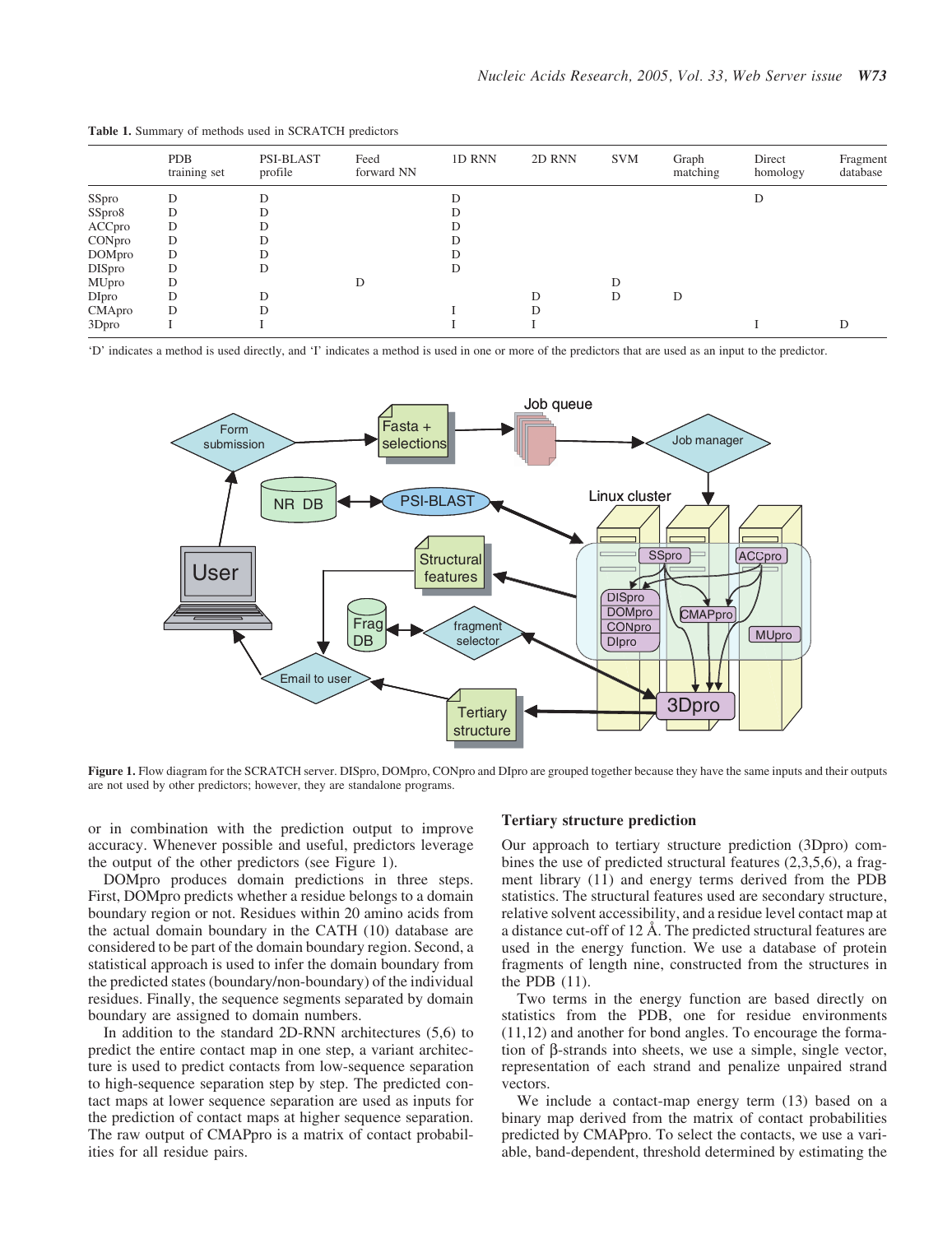total number of contacts in a band from the sum of all the predicted contact probabilities in that band.

The conformational space is searched using a variant of simulated annealing, where the moves we use to modify our models are crankshaft moves (13) on one or more residues and several forms of fragment replacement (11,12). These moves are applied to sequence locations in the model that are selected randomly. We also include a term to encourage the secondary structure of the models to match the predicted secondary structure. During each search, the model with the lowest energy is kept and all the other models are discarded. Many models are produced using different seeds randomly for each search. The single model with the lowest score is returned as the prediction.

#### New in SCRATCH

SCRATCH is continuously updated; as new methods are developed, existing methods are improved and predictors are retrained on larger datasets. The predictors DOMpro, DISpro, MUpro and 3Dpro are all new. SSpro and ACCpro have been improved by incorporating information from structural templates directly when appropriate. DIpro has been improved by adding secondary structure and relative solvent accessibility as inputs to increase the accuracy of disulfide bonds prediction. Also, the use of SVMs to discriminate proteins having disulfide bonds from proteins without disulfide bonds is new. One change to CMAPpro is the variant architecture discussed in Methods.

## INPUT AND OUTPUT FORMAT

#### Input

The input to the server is provided by the user through a simple HTML form. The user must enter an email address for the results to be sent to and the single letter code for an amino acid sequence. The user may also enter a name for the submission. The user may select multiple predictions for the same submission. MUpro is the exception to this simple input format. Input for MUpro is the single letter code for an amino acid sequence, single mutation site and a new residue to use for replacement. The user may also provide a structure file in the PDB format, but the field is optional. The MUpro prediction results are displayed directly in the browser shortly after submission.

#### **Output**

The predictions are returned to the email address provided by the user. The output from SSpro, SSpro8, ACCpro, CONpro, DOMpro, DIpro and DISpro comes in the body of the email with subject: 'SCRATCH structural feature predictions'. The CMAPpro predictions are included as an attachment to the email. The 3Dpro prediction is returned as an attachment in a separate email with subject: 'SCRATCH tertiary structure prediction'. Here we describe the output of the individual predictors.

SSpro: 'H' helix, 'E' strand, 'C' other.

SSpro8: Single letter eight secondary structure class code defined by DSSP (14).

ACCpro: 'e' exposed, ' $-$ ' buried.

 $\textit{CONpro:}$  '+' more contacts than average, '-' fewer contacts than average.

DISpro: 'O' ordered, 'D' disordered.

DOMpro: First and last residue of each domain.

DIpro: Two class prediction of whether or not the target has disulfide bonds. Predicted bonding state of each cysteine in the protein. Predicted cysteine pairs.

MUpro: A statement of whether the protein stability is predicted to be increased or decreased by the mutation, and a confidence score. A score near 0 means unchanged stability. Score near  $-1$  means high confidence in decreased stability. Score near +1 means high confidence in increased stability.

CMAPpro: The contact map predictions are included as an attachment to the structural features email message. Predictions come as attached raw files, with extension contact\_map.8a and contact\_map.12a, for thresholds of 8 and 12 Å, respectively. If the query is  $N$  amino acids long the files are composed of  $N$  lines, each containing  $N$  spaceseparated real numbers. The *j*-th number on line *i*-th represents the estimated probability that amino acids  $i$  and  $j$  are in contact (i.e. of their  $C$ - $\alpha s$  being closer than the threshold).

3Dpro: The tertiary structure prediction is a PDB file sent in a separate email message as an attachment, because it takes a significantly longer time to produce than the other predictions. The PDB file contains only the carbon alpha trace. To obtain an all-atom model a user may use other software to add the back bone, such as MaxSprout (15), and side chains, such as MaxSprout and SCWRL (16).

### SERVER IMPLEMENTATION AND PERFORMANCE

#### **Statistics**

The SCRATCH system has handled  $\sim$ 175 000 jobs since March 2000, including submissions from more than 90 countries.

#### Implementation

The basic data flow of the SCRATCH system is portrayed in Figure 1. The user submits the protein sequence through a WWW form. The form data are processed by a Perl script that produces a single Fasta file with the additional information of the user's predictor selections. The Perl script also adds the file to the end of the job queue. The job manager, running on a Sun front-end server, processes a single job by submitting it to a single machine in our Linux cluster and starts another script to run everything necessary to get the results requested by the user. The only software developed outside our laboratory currently used in the pipeline are PSI-BLAST and BLAST (7). PSI-BLAST is used to generate a multiple sequence alignment and consensus sequence from the target sequence. BLAST is used to identify homologs with high-sequence identity in the PDB to improve SSpro and ACCpro predictions.

#### Appropriate usage

The SCRATCH predictors can be applied to any amino acid sequence; however, in terms of performance versus other methods they are most appropriate to use on targets without high levels of sequence homology to one or more solved structures. There are some exceptions to this caveat. SSpro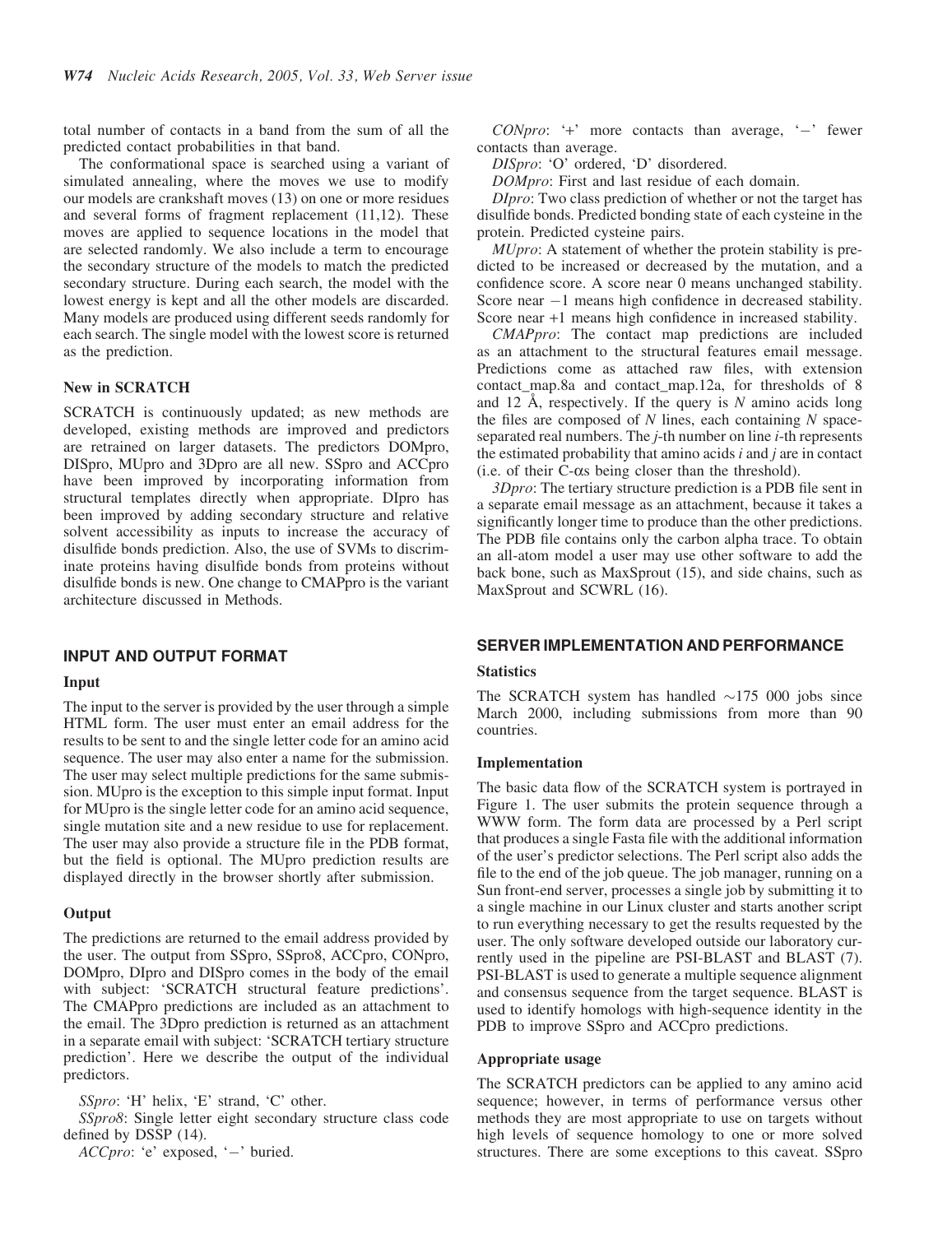and ACCpro may be used effectively on any protein sequence because they use template structure information in their predictions when appropriate. MUpro and DISpro are also appropriate to use on any protein sequence.

## Structural features prediction performance

The three class per-amino acid accuracy (Q3) of SSpro is  $\sim$ 77% (2). SSpro version 4.0 has been extensively evaluated on EVA and has been consistently ranked as one of the top secondary structure prediction servers (17). The accuracy of ACCpro is  $\sim$ 77% at the 25% exposure threshold (3). The prediction accuracies are based on targets where template homology is not used directly, and both systems perform better when template homology can be applied. The eight class peramino acid accuracy (Q8) accuracy of SSpro8 is  $\sim 63\%$  (2). The accuracy of CONpro is  $\sim 72\%$  (3). DOMpro predicts the correct number of domains  $\sim 69\%$  of the time. The precision and recall of disordered regions of DISpro are 75.4 and 38.8%, respectively. For DIpro, the prediction accuracy of cysteine bonding states is  $\sim 87\%$  (4). The average disulfide bond prediction accuracy of DIpro is 53% (4). The accuracy of mutation stability prediction is  $\sim$ 86%. On a test set of proteins with length <100 CMAPpro predicted contacts with 49% accuracy and non-contacts with 96% accuracy (6).

## Tertiary structure prediction performance

Our current version of 3Dpro is an ab initio predictor only. For targets with significant homology to one or more solved structures, comparative modeling (CM) methods consistently produce more reliable models than ab initio methods. 3Dpro is most appropriate to use with targets do not have good structural templates. Tertiary structure prediction methods are evaluated by the Critical Assessment of Structure Prediction (CASP) experiments held every two years (18). CASP evaluates predictions in three broad categories: CM, fold recognition (FR) and new fold (NF). The easiest targets to predict are categorized as CM-easy, while the hardest are categorized as NF. There is a continuous spectrum of difficulty and these categories blur at the edges as do the methods that work best on different types of targets. We took part in the most recent experiment, CASP6. For complete results see http:// predictioncenter.llnl.gov/. Our tertiary structure predictor 'baldi-group-server' performed well on hard targets (those in the NF and more difficult targets in the FR category) compared with other fully automated predictors. For summarized results for server groups on hard targets follow the link from the SCRATCH home page.

## Calculation times

The structural features email is returned in several minutes for most sequences. The contact map prediction is the most time consuming of the structural feature predictions and the time increases quadratically with the length of the sequence. If a contact map is requested for longer sequences, then the structural features email will take a few more minutes to be returned. The tertiary structure email will be returned in <1 h if the sequence is short (length <125). The prediction time increases significantly as the sequence length increases; for this reason we only accept sequences up to length 400 for contact map and tertiary structure prediction through the web interface. The maximum length sequence for the other predictors is 1500. If the user has knowledge of the domains, then it is appropriate to submit each domain separately. We can accommodate longer sequences as well as high-throughput projects with off-line runs.

## FUTURE WORK

We are currently developing new methods to increase the utility of SCRATCH. One important addition in development is a CM component, which we will combine with 3Dpro to make a more comprehensive tertiary structure predictor. Another new method in development predicts  $\beta$ -sheet pairings, which will be used in 3Dpro and made available as a standalone predictor.

Our group is also working to improve current methods. The next version of DOMpro will incorporate homology directly, and then we will use DOMpro to automatically break submissions into domains for 3Dpro to predict independently and then combine. We are improving our tertiary structure predictor directly by changing the physical representation from a carbon alpha only representation to an all backbone and side-chain centroid representation, and by adding energy terms for realistic secondary structure packing.

## ACKNOWLEDGEMENTS

Work supported by a Laurel Wilkening Faculty Innovation award, an NIH Biomedical Informatics Training grant (LM-07443-01), an NSF MRI grant (EIA-0321390), a Sun Microsystems award, a grant from the University of California Systemwide Biotechnology Research and Education Program, and by the Institute for Genomics and Bioinformatics at UCI. Funding to pay the Open Access publication charges for this article was provided by NIH Biomedical Informatics Training grant (LM-07443-01).

Conflict of interest statement. None declared.

# **REFERENCES**

- 1. Berman,H.M., Westbrook,J., Feng,Z., Gilliland,G., Bhat,T.N., Weissig,H., Shindyalov,I.N. and Bourne,P.E. (2000) The Protein Data Bank. Nucleic Acids Res., 28, 235–242.
- 2. Pollastri,G., Przybylski,D., Rost,B. and Baldi,P. (2002) Improving the prediction of protein secondary structure in three and eight classes using recurrent neural networks and profiles. Proteins, 47, 228–235.
- 3. Pollastri,G., Baldi,P., Fariselli,P. and Casadio,R. (2002) Prediction of coordination number and relative solvent accessibility in proteins. Proteins, 47, 142–153.
- 4. Baldi,P., Cheng,J. and Vullo,A. (2004) Large-scale prediction of disulphide bond connectivity. Adv. Neural Inf. Process Syst., 17, 97-104.
- 5. Pollastri,G. and Baldi,P. (2002) Prediction of contact maps by GIOHMMs and recurrent neural networks using lateral propagation from all four cardinal corners. *Bioinformatics*, **18** (Suppl. 1),  $S62-S70$ .
- 6. Baldi,P.F. and Pollastri,G. (2003) The principled design of large-scale recursive neural network architectures–DAG-RNNs and the protein structure prediction problem. J. Mach. Learn. Res., 4, 575–602.
- 7. Altschul,S.F., Madden,T.L., Schaffer,A.A., Zhang,J., Zhang,Z., Miller,W. and Lipman,D.J. (1997) Gapped BLAST and PSI-BLAST: a new generation of protein database search programs. Nucleic Acids Res., 25, 3389–3402.
- 8. Pemberton,S.G. and Jones,B. (1999) Ichnology of the pleistocene ironshore formation, Grand Cayman Island, British West-Indies. J. Paleontol., 62, 495.